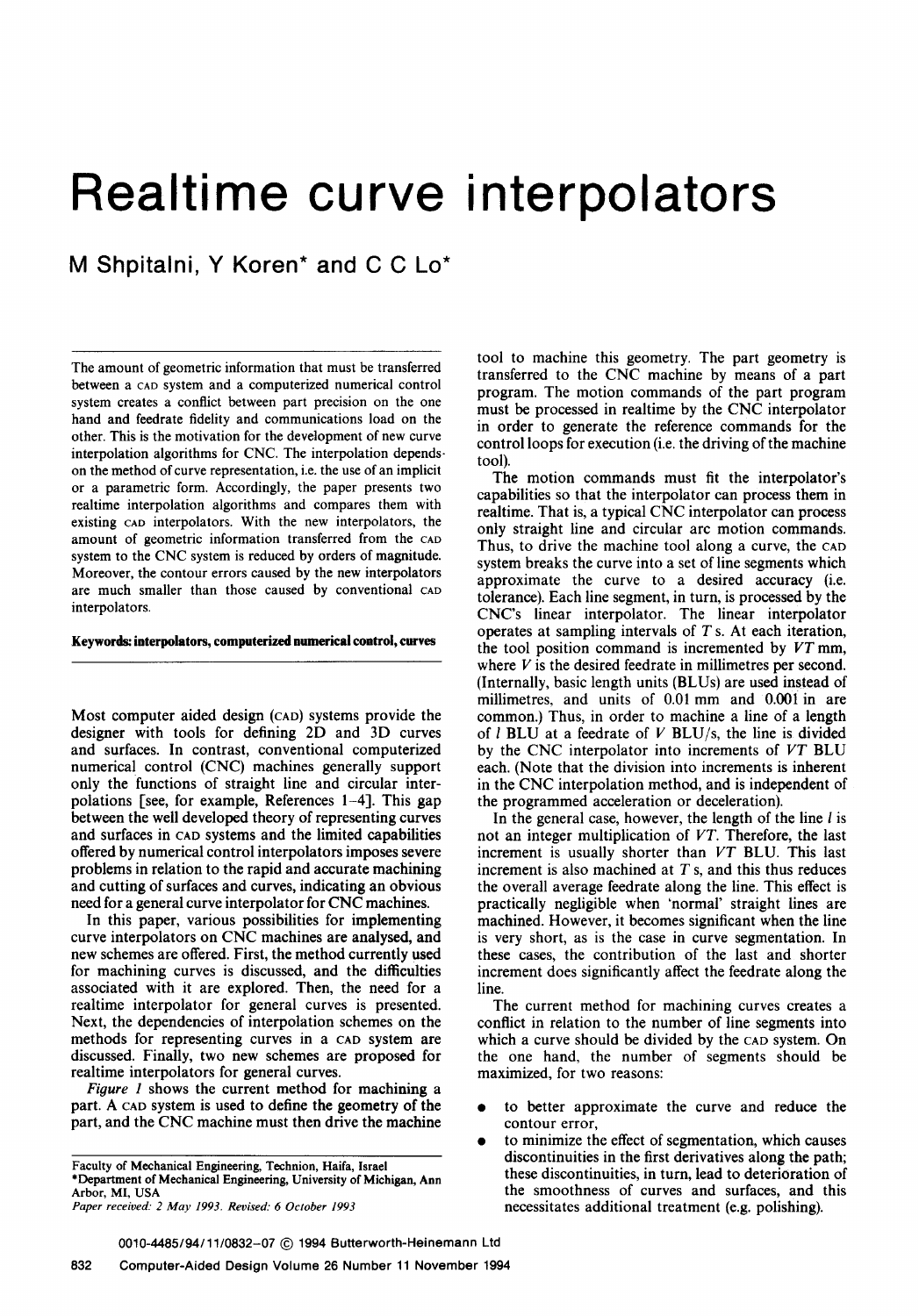

**Figure** 1 Current method for machining of curves

On the other hand, segmentation of the curve into many line segments causes the following problems:

- The average tool feedrate does not reach the desired feedrate V because of
	- the accumulated effect of the reduction in the  $\circ$ feedrate in the last iteration of each line segment,
	- $\Omega$ the machining of short lines, during which the tool may never reach the desired feedrate V because of the automatic acceleration and decleration applied at the beginning and end of each segment by the control loops.

It has been suggested by Vickers and Bradley<sup>5</sup>, on the basis of experimental measurements, that owing to the start/stop (acceleration/deceleration) effects, the full cutting speed is achieved for only 10% of the machining time. The result is that the feedrate along the curve is not constant, which in turn causes deterioration of the surface finish (during milling) or part dimension (during laser cutting). In addition, the machining time is increased because the mean feedrate is less than the desired rate.

- The CNC machine's memory is very small (and very expensive) in relation to the number of segments that must be stored for a part with complex surfaces (recall that the loading of the part program is an offline procedure).
- The communications load between the CAD system and the CNC machine, which may cause errors, should be reduced.

In practice, because of memory and communications constraints, the approach of minimizing the number of segments has been adopted by industry. The minimum number of segments is dictated by the permitted tolerance, and it depends on the curvature and length of the curve. However, the resulting discontinuities along the curve require additional treatment. Note that, even with the minimization approach, a huge number of segments is still needed in order to maintain a reasonable tolerance (e.g. 10  $\mu$ m). Thus the current method is not adequate for the machining of curves and surfaces.

Consequently, a new method needs to be developed which will allow a high and constant feedrate along the curve. This concept is shown in *Figure 2.* The proposed approach is based on a new interpolator which can interpolate general curves in realtime, enabling the CAD system to transfer only information about the curve to the CNC machine; the CNC machine then interpolates it using the realtime curve interpolator.

Several researchers have developed realtime interpolators for curve generation. Koren<sup>2</sup> proposed an interpolator for standard parabolic curves; Sata *et al. 6*  developed a realtime interpolator for cubic Bézier curves which can, in fact, interpolate any cubic function. This interpolator can, of course, interpolate general parabolic curves by using only a 2nd-order Bézier curve. Makino<sup>7,8</sup> developed special interpolators for high-speed machines. Stadelmann<sup>9</sup> proposed a high-order interpolator for complex spatial geometry that requires a given velocity profile. In this interpolator, the transition between two successive segments is continuous. However, this interpolator does not guarantee that all interpolated points lie on the curve. A significant contribution has been made by Chou and Yang<sup>10,11</sup>, who proposed an accurate offline interpolator for curves represented in their parametric forms. On the basis of their proposition, a realtime version of the interpolator was proposed by Huang and Yang<sup>12,13</sup>, who solved the parametric interpolation (in their Equation 20) in the form of  $u = q(t)$  by using the Euler method. The result they obtained is similar to Equation 23 in this paper.

In the following sections, two new approaches for realtime reference-word interpolators are proposed. These interpolators are capable of dealing with general curves. We assume that the given curve is the curve along which the centre of the tool must be driven. The proposed schemes are differentiated by the method used to represent the curve. The first scheme deals with the implicitly defined curve  $f(x, y) = 0$ , and the second scheme deals with the parametric curves  $\mathbf{r}(u) = x(u)\mathbf{i} + y(u)\mathbf{j}$ . (The extension to 3D is also discussed.)

The task of the realtime interpolator for a general curve can now be specified. Given (a) a curve  $r(u)$  or  $f(x, y) = 0$ , (b) the desired feedrate  $V$  mm/s along the curve, (c) the sampling time interval  $T$  s, and (d) the current reference point on the curve  $R_k(x_k, y_k)$ , find the next reference point to which the tool should be driven in  $T s$  (one sampling interval) while maintaining a constant feedrate  $V$ . This implies that (a) the next reference point  $R_{k+1}(x_{k+1}, y_{k+1})$ must lie on the desired curve and must obey  $\|R_{k+1}-R_k\| = VT$ , and (b) the motion from  $R_k$  to  $R_{k+1}$ 



**Figure** 2 Suggested method for machining of curves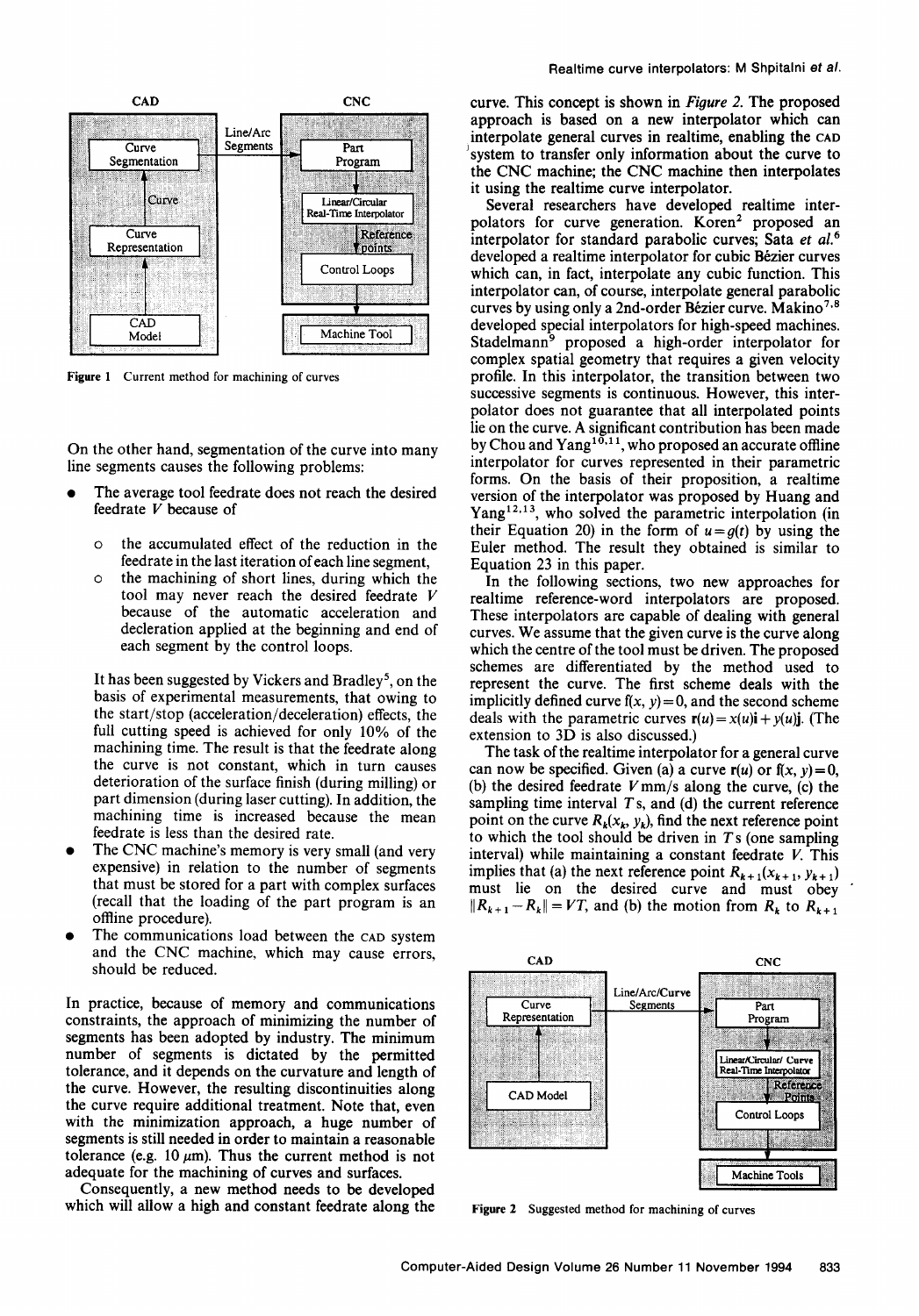Realtime curve interpolators: M Shpitalni *et al.* 

is of a point to point type and can therefore be executed by the existing linear interpolators available on CNC machines.

The case of implicit representation is analysed first; then, the case of parametric representation is presented and compared with that of the conventional interpolator.

# **INTERPOLATOR FOR IMPLICIT CURVE REPRESENTATION**

A 2D curve along which the tool centre must be driven is frequently given implicitly by

$$
f(x, y) = 0 \tag{1}
$$

Let us examine the possible direct approaches to implementing a realtime interpolator for general curves as discussed in the above section.

#### **Direct approaches**

Assume that the current reference point  $R_k(x_k, y_k)$  lies on the curve itself. The next reference point  $R_{k+1}$  must lie on the curve as well, and thus

$$
f(x_{k+1}, y_{k+1}) = 0
$$
 (2)

and the distance between the current reference point and the next one is specified, and thus

$$
(x_{k+1} - x_k)^2 + (y_{k+1} - y_k)^2 = (VT)^2
$$
 (3)

Consequently, in order to obtain the next reference point  $R_{k+1}(x_{k+1}, y_{k+1})$ , two simultaneous equations, Equations 2 and 3, must be solved. The solution of these two equations, in general, must be iterative. However, iterative methods may need a large amount of computational time, and they are therefore appropriate only for offline CAD systems, but not for realtime CNC systems.

An alternative approach might be one that is based on calculating the intersection point between the curve and a circle of radius  $VT$  whose centre is at  $R_k$ . If the circle is represented parametrically, the following equations must be solved:

$$
f(x_{k+1}, y_{k+1}) = 0 \tag{4}
$$

$$
x_{k+1} = x_k + VT \cos \theta_k \tag{5}
$$

$$
y_{k+1} = y_k + VT \sin \theta_k \tag{6}
$$

Equations 5 and 6 can be substituted into Equation 4, resulting in a trigonometric equation in  $\theta_k$ ,  $F(\theta_k)=0$ . When  $\theta_k$  is obtained, it can be substituted into Equations 5 and 6 to obtain  $x_{k+1}$  and  $y_{k+1}$ . The solution of  $F(\theta) = 0$ depends on the specific function  $F(\theta)$ , which is, in general, complicated, and must be solved iteratively. Although it will usually be easier to solve this equation rather than Equations 2 and 3, the solution will still not be suitable for realtime interpolation.

For the general implicit representation  $f(x, y) = 0$ , approximation methods that fit realtime interpolation may be proposed. One such approach has been suggested by  $Lo^{14}$ . The proposed approach abandons the requirement that the next reference point must lie on the curve. Instead, it requires that  $R_{k+1}$  should be in the neighbourhood of  $f(x, y)$ , and that the deviation will be bounded and predictable.

### **Proposed interpolation method**

Lo's interpolation method for implicit functions is based on approximating the nonlinear curve to a circle whose radius is equal to the radius of curvature  $\rho_k$  of the curve at the sampled point  $R_k$ . The method generates the next reference point  $R_{k+1}$  on the basis of the current reference point  $R_k$  and the geometric information, as shown in *Figure 3.* The motion displacement is split into two components: *VT* in the tangent direction, and *AB.* The magnitude  $VT$  is given, and the magnitude of  $\overline{AB}$  is determined below, where point  $A$  is a point along the tangent line whose distance from  $R_k$  is  $VT$ , and point B is the intersection between the line connecting  $\overline{A}$  and  $\overline{C}_k$ (the centre of curvature) and the circle whose centre is at  $C_k$ .

The geometric relation shown in *Figure 3* results in the following equations:

$$
\sin \alpha_k = \frac{VT}{\rho_k + \overline{AB}}\tag{7}
$$

$$
\cos \alpha_k = \frac{\rho_k}{\rho_k + \overline{AB}}
$$
 (8)

Combining Equations 7 and 8 yields the following equation:

$$
2\rho_k \overline{AB} + \overline{AB}^2 = (VT)^2 \tag{9}
$$

Since the increments  $VT$  are small,  $\alpha$  is also small. This implies that  $\overline{AB} \ll \rho_k$  (typical values are  $\rho_k = 20$  mm and  $\overline{AB}$ =0.005 mm). Thus, Equation 9 can be rewritten as

$$
\overline{AB} = \frac{(VT)^2}{2\rho_k} \tag{10}
$$

In the proposed interpolation method, the magnitude *VT*  is the incremental component in the tangent direction  $t_k$ . The magnitude  $\overrightarrow{AB}$  is used as the incremental component in the normal direction  $n_k$ . Consequently, we have the



**Figure** 3 Geometric relation between current and next reference positions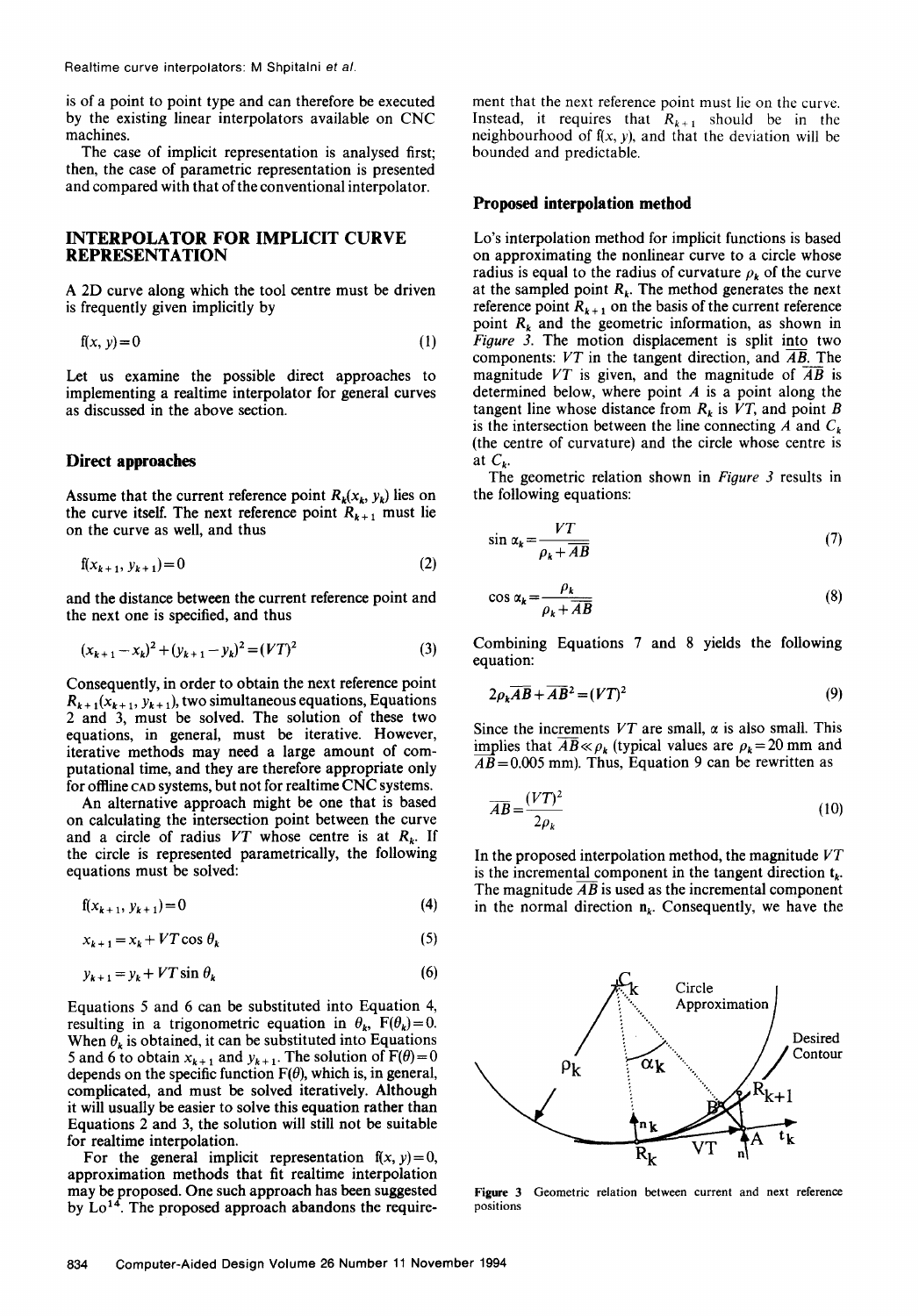following equation:

$$
R_{k+1} = \begin{bmatrix} x_{k+1} \\ y_{k+1} \end{bmatrix} = \begin{bmatrix} x_k \\ y_k \end{bmatrix} + VT \begin{bmatrix} t_x \\ t_y \end{bmatrix}_k + \frac{(VT)^2}{2\rho_k} \begin{bmatrix} n_x \\ n_y \end{bmatrix}_k \tag{11}
$$

where  $R_k$  and  $R_{k+1}$  are two successive reference positions along the curve,  $t_k$  and  $n_k$  are the unit tangent and unit normal vectors, and  $\rho_k$  is the radius of the curvatuve at point  $R_k$ . The values of  $t_k$ ,  $n_k$  and  $\rho_k$  can be calculated at each step using the following equations:

$$
\mathbf{t}_{k} = \begin{bmatrix} t_{x} \\ t_{y} \end{bmatrix}_{k} = \begin{bmatrix} \frac{1}{\left(1 + \left(\frac{dy}{dx}\right)^{2}\right)^{1/2}} \\ \frac{dy}{dx} \\ \frac{1}{\left(1 + \left(\frac{dy}{dx}\right)^{2}\right)^{1/2}} \end{bmatrix}_{k}
$$
(12)

$$
\mathbf{n}_{k} = \begin{bmatrix} n_{x} \\ n_{y} \end{bmatrix}_{k} = \begin{bmatrix} -t_{y} \\ t_{x} \end{bmatrix}_{k}
$$
 (13)

$$
\rho_k = \frac{\left(1 + \left(\frac{\mathrm{d}y}{\mathrm{d}x}\right)^2\right)^{1.5}}{\frac{\mathrm{d}^2 y}{\mathrm{d}x^2}}\tag{14}
$$

## **Discussion**

Accurate realtime interpolation of curves represented implicitly as  $f(x, y) = 0$  cannot be guaranteed because, as mentioned above, the solution may need to be iterative. However, implicit smooth functions can be interpolated in realtime, on the basis of Equations 11-14, when the curves are approximated. In this case, the maximum contour error along the curve  $is^{14}$  given by

$$
E_{\max} < \frac{(VT)^2}{2} \left( \frac{1}{\rho_{\min}} - \frac{1}{\rho_{\max}} \right)
$$
 (15)

which is typically of the order of 1  $\mu$ m. Note, however, that the contour error is zero along straight lines  $(\rho_{\min} = \rho_{\max} \rightarrow \infty)$  and circles  $(\rho_{\min} = \rho_{\max})$ .

The following should be noted when implementing the proposed scheme:

- The derivative  $dy/dx$  can be evaluated by either coding its analytical expression in the source code, or using numerical procedures. Using the analytical expression is advantageous, and it should be used for common functions such as conic sections.
- The value of  $dy/dx$  tends to infinity when the tangent is vertical.

These cases (in which  $x_{k+1} \rightarrow x_k$ ) should be identified, and the unit tangent vector should be set to  $t_k = [0, 1]^T$ . Also, extension of the interpolation schemes of implicit representation to 3D is complicated, since, in the 3D case, a curve is defined as the intersection between two 3D surfaces  $f(x, y, z) = 0$  and  $g(x, y, z) = 0$ . This is complicated to solve in the general case. To overcome the need for approximating the curve, to allow easy extension to 3D, and to avoid the difficulties associated with calculating *dy/dx,* parametric equations can be used.

## **Example**

A parabolic contour was simulated with a feedrate of  $V = 20$  mm/s (47.2 in/min) and a sampling period of  $T=0.01$  s. The parabolic equation is  $y=0.05x^2$ , where x and  $y$  are given in millimetres, and the tool moves from  $(-20, 20)$  to  $(20, 20)$ .

The simulation was performed using two methods: the method using the interpolator proposed above, and the conventional method in which the contour is divided into many small segments, the number of which depends on the desired tolerance. The simulation results for the proposed interpolator are shown in *Figure 4.* The maximum contour error is given in *Table 1.* 

With the proposed interpolator, only the start point and endpoint of the parabola and its parameters (e.g. 0.05) are transferred from the CAD system to the CNC machine. With the conventional method, a huge number of short line segments is needed. In addition to the large communications and storage loads, the large number of lines has another drawback. The feedrate along the curve is not constant. When 60 line segments are used, for example, the average length of each segment is 0.8 mm. Since, at each sampling period, the tool traverses  $VT = 0.2$  mm, each of the 60 segments is completed on average during only four sampling periods. In practice, this means that the tool never reaches the required feedrate. In contrast, as seen in *Figure 4,* the maximum feedrate error with the proposed interpolator is only 0.005%; in practice, there are no feedrate deviations.



Figure 4 Simulation of proposed interpolator for parabola  $\therefore$ : contour error,  $---$ : feedrate error.]

Table 1 Maximum contour errors for example

| Interpolation method       | Maximum contour error, $\mu$ m |  |
|----------------------------|--------------------------------|--|
| Proposed                   | 0.8                            |  |
| Conventional, 30 segments  | 22.0                           |  |
| Conventional, 60 segments  | 5.5                            |  |
| Conventional, 160 segments | 0.8                            |  |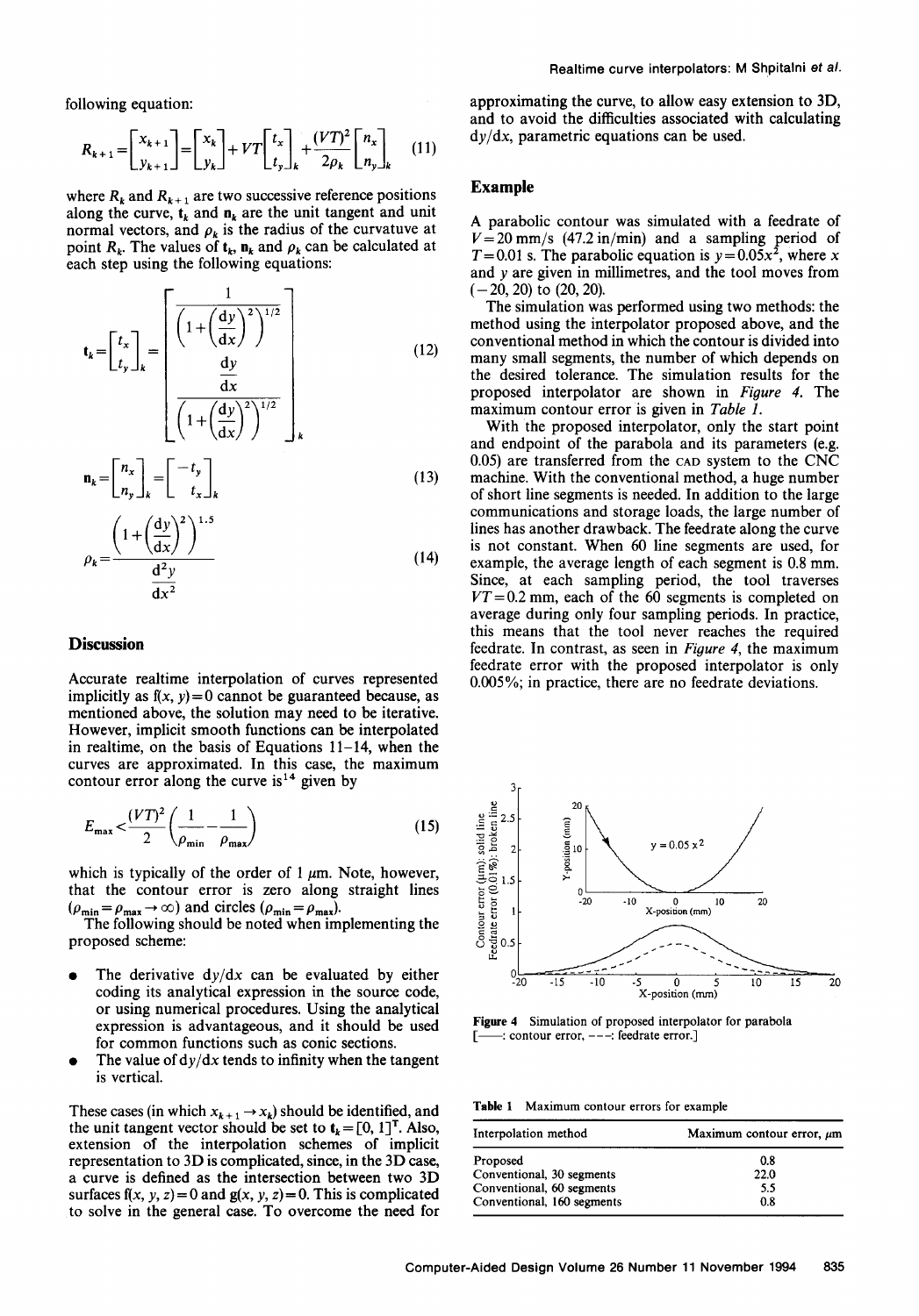## **INTERPOLATOR FOR PARAMETRIC**  CURVE REPRESENTATION

An alternative way of describing curves which treats the  $x$  and  $y$  axes symmetrically is the parametric form

$$
x = x(u)
$$
  
y = y(u) (16)

where u is an arbitrary parameter, and usually  $0 \le u \le 1$ . Most CAD/CAM systems use parametric forms to represent curves. The parametric form is very convenient for controlling multiaxis machine tools, where each axis is individually driven. Furthermore, the parametric form enables  $x$  and  $y$  to be directly calculated as functions of  $u$ , and the extension from 2D to 3D is straightforward.

The straightforward approach for realtime interpolators might be the one used in CAD systems. Increment the parameter u uniformly, i.e. in equal small increments  $\Delta u$ , and calculate the corresponding  $x_{k+1} = x(u_{k+1})$  and  $y_{k+1} = y(u_{k+1})$  at each sampling period T.

This approach, however, has two main drawbacks:

- The length of the steps  $\Delta s_k$ , where  $\Delta s_k = ((x_{k+1} x_k)^2 +$  $(y_{k+1}-y_k)^2$ <sup>1/2</sup>, is not equal, but the tool transfers them in equal time intervals T. Consequently, the feedrate along the curve is not constant. This results in surface finish variations and an unnecessarily longer machining time.
- The optimal size of the increment  $\Delta u$  is not known. If  $\Delta u$  is too small, the resultant  $\Delta s_k$ s are too small as well, and the system slows down. If  $\Delta u$  is too big, the resultant  $\Delta s_k$ s are too big, and the position accuracy is not maintained.

As a consequence, a realtime interpolator cannot be based on a uniform segmentation of the curve according to u.

The key idea for realtime interpolators of curves represented in parametric form is that the segmentation should be based on curve segments of equal length rather than equal  $\Delta u$ s. Accordingly, the proposed method determines successive values of  $u$  such that the curve segments  $\Delta s_k$  (machined at each sampling period T) are constants, which, in turn, guarantees a constant feedrate (i.e. velocity).

The feedrate  $V(u)$  along the curve is defined by

$$
V(u) = \frac{ds}{dt} = \left(\frac{ds}{du}\right)\left(\frac{du}{dt}\right)
$$
 (17)

or

$$
\frac{\mathrm{d}u}{\mathrm{d}t} = \frac{V}{\mathrm{d}s/\mathrm{d}u} \tag{18}
$$

where

$$
\frac{ds}{du} = ((x')^2 + (y')^2)^{1/2}
$$
\n
$$
x' = \frac{dx}{du}
$$
\n
$$
y' = \frac{dy}{du}
$$
\n(19)

Substituting Equation 19 into Equation 18 yields

$$
\frac{du}{dt} = \frac{V}{(x'^2 + y'^2)^{1/2}}
$$
(20)

A solution of Equation 20 that is found in a short computation time is the heart of a realtime interpolator for curves given in parametric forms. The solution of Equation 20 for a constant V gives the required  $u(t)$ . However, because the solution of Equation 20 is difficult in the general case, we may use a recursive solution based on Taylor's expansion around  $t = kT$ :

$$
u_{k+1} = u_k + T\dot{u}_k + (T^2/2)\ddot{u}_k + \text{higher order terms} \qquad (21)
$$

where *u* denotes  $du/dt$  and *u* denotes  $d^2u/dt^2$ .

If  $T$  is very small and the curve does not have small radii of curvature, even a 1st-order approximation is adequate:

$$
u_{k+1} = u_k + T\dot{u}_k \tag{22}
$$

Substituting Equation 20 into Equation 22 yields the equation of the proposed interpolator:

$$
u_{k+1} = u_k + \frac{VT}{(x_k^2 + y_k^2)^{1/2}}
$$
 (23)

This equation prescribes how the value of  $u_{k+1}$  can be calculated on the basis of the current value of  $u_k$  and the derivatives of the current position  $(x_k, y_k)$  with respect to the us. (Note that  $x'(u)$  and  $y'(u)$  are given explicitly.) Once the new value of  $u$ ,  $u_{k+1}$ , has been obtained, it is substituted into Equation 16 to obtain the reference point  $x_{k+1}, y_{k+1}$ . This equation has been obtained independently by Huang<sup>13</sup> and  $Lo^{14}$ .

## **Discussion**

In this case, the calculated reference points lie on the curve. The expression of the derivatives  $x'_k$  and  $y'_k$  (i.e.  $(dx/du)_k$  and  $(dy/du)_k$ ) should also preferably be expressed analytically in the code. In the parametric interpolator, the sensitive case is when both  $x'_{k}$  and  $y'_{k}$  are zero at the same time. However, this can only happen if the curve has a cusp and is thus not smooth, or when the parameterization is improper<sup>15</sup>. (In such a rare case, reparameterization will solve the problem.) This does not happen, for instance, when  $x(u)$  and  $y(u)$  are polynomials in u. For cases in which the curvatures are extremely small, Equation 21, rather than Equation 22, should be used. When Equation 22 is used, the computation load required to calculate  $u_{k+1}$  according to Equation 23 consists of two multiplications, two additions, one division and one square root. Once the new  $u_{k+1}$  is calculated, it should be substituted in the parametric equation of the curve (Equation 16), Since there is no limitation on Equation 16, the calculation of the new reference points is then dependent on the specific curve equation. An important advantage of the parametric representation is the straightforward extension to 3D.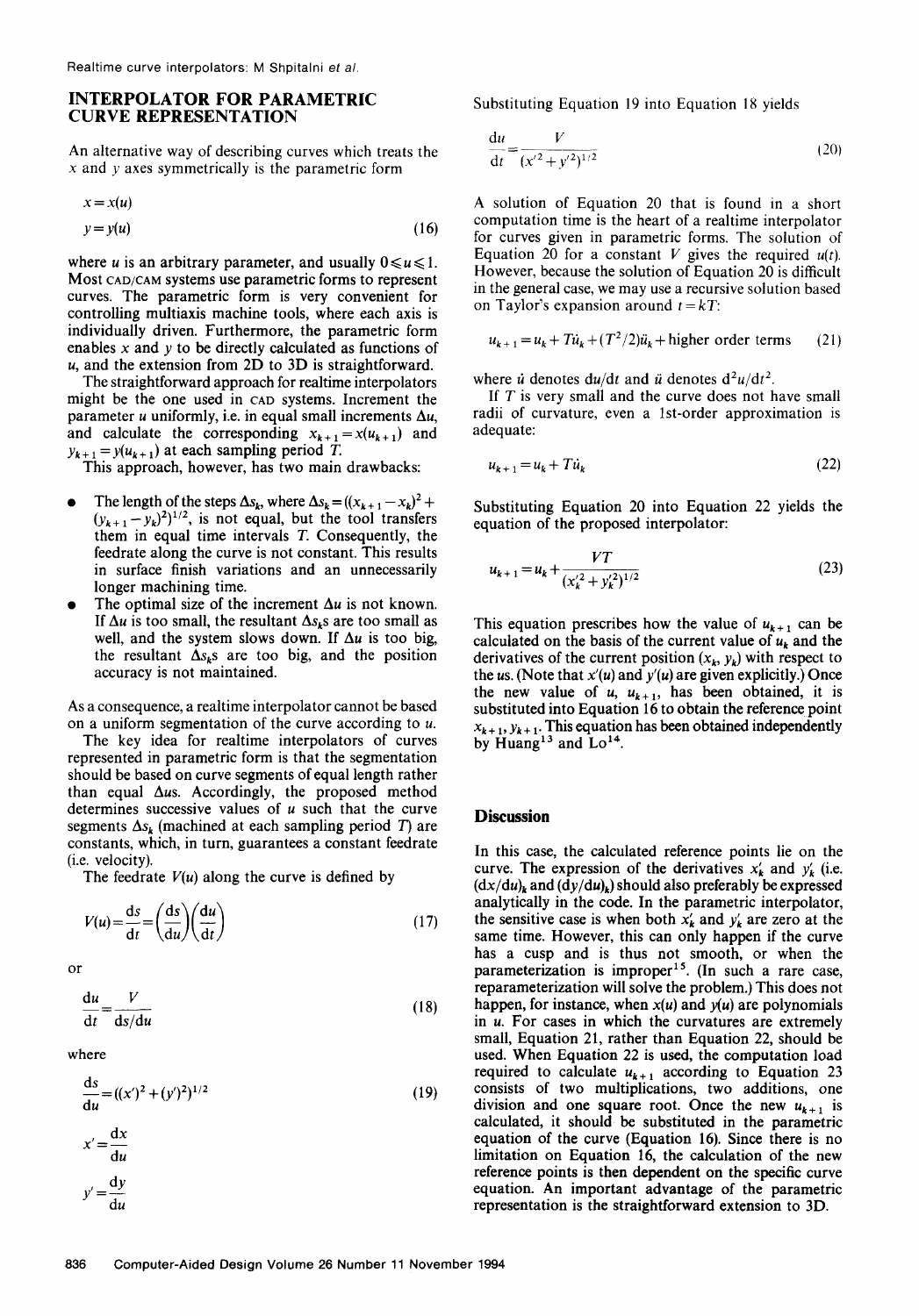To evaluate the proposed interpolator, a 2D cubic polynomial curve was simulated and compared with the conventional method, which approximates this curve by line segments for which  $\Delta u =$ constant. The evaluation is given below.

The 2D cubic curve  $(V= 1.2$  mm/min,  $T=0.01$  s) is given by

$$
\begin{cases} x = 11.9u^3 - 29.8u^2 + 32.9u + 5.0 \\ y = 47.6u^3 - 41.7u^2 + 16.55u + 2.5 \end{cases} \qquad 0 \le u \le 1
$$

The contour shape of this 2D curve is shown in *Figure*  5. The variation of  $u$  as a function of  $t$ , which is the solution of Equation 23, is shown in *Figure 6*. This result is the basis of the proposed realtime interpolator. The



Figure 6 Variation of parameter  $u$  with time



Figure 7 Contour errors caused by proposed interpolator and CAD interpolator

**Table** 2 Interpolation of 2D cubic curve

| Interpolator                         | Realtime | CAD, 30 segments | CAD, 10 segments |
|--------------------------------------|----------|------------------|------------------|
| $\varepsilon_{\text{max}}$ , $\mu$ m | 1.20     | 8.80             | 77.00            |
| Average $V$ , mm/s                   | 19.98    | 18.14            | 19.50            |

proposed interpolator results in very small contour errors compared with those of conventional CAD interpolators, as shown in *Figure 7* and *Table 2.* The segmentation in the conventional CAD interpolator, based on small equal  $\Delta u$  (e.g.  $\Delta u = 0.033$  for 30 segments), results in correspondingly short  $\Delta s$  segments (e.g. on average of 1 mm). The short segments cause feedrate errors. As expected, increasing the number of segments results in smaller contour errors, but it increases the average deviation from the programmed  $V (V = 20 \text{ mm/s}$  in this example).

# **CONCLUSIONS**

The amount of geometric information transferred from the CAD system to the CNC machine must be minimized, but it must still enable any general curve to be machined. These conflicting requirements can be satisfied only by the development of realtime interpolators for general curves. Curves may be presented as either implicit functions or parametric forms. Accordingly, two new types of CNC interpolator which can handle general curves have been introduced. The only assumption made is that the first derivatives exist, as is the case for smooth curves. The performances of these interpolators have been evaluated in terms of precision and feedrate deviations.

#### ACKNOWLEDGEMENTS

This research was partially sponsored by the US National Science Foundation grant DDM-9114131, and by the